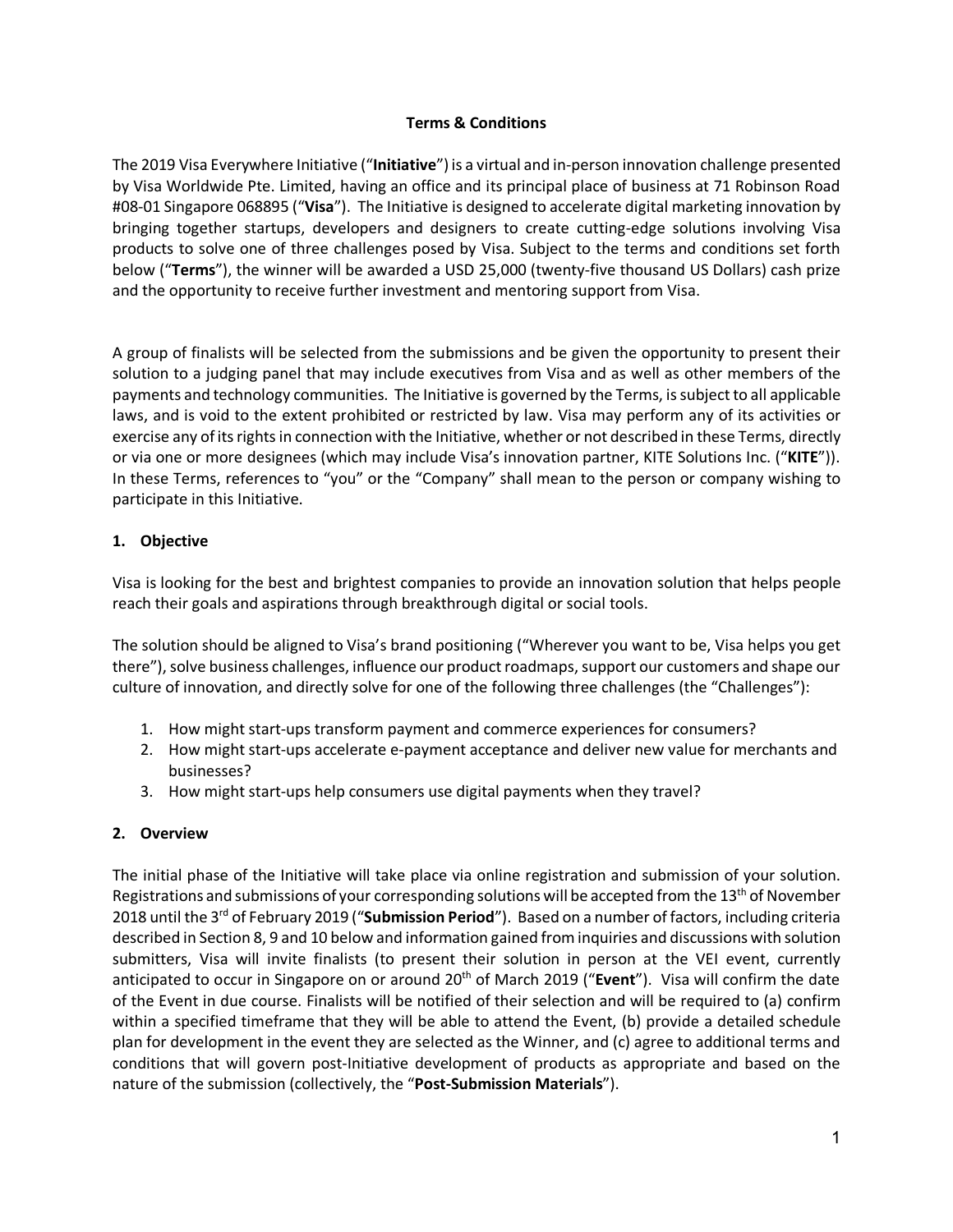Registering and submitting a solution for the Initiative does not mean that you will be invited or guaranteed the opportunity to participate in the Initiative in person at the Event as a finalist.

A winner will be selected during the Event ("**Winner**") and will be awarded a USD 25,000 (twenty-five thousand US dollars) cash prize to be provided via bank transfer. If Visa determines in its sole discretion that the Winner has created a standout solution, Visa may provide further investment and mentoring support to the Winner, subject to the parties agreeing a suitable development program and additional terms for the investment. For more details, please see https://www.visa.com.sg/visaeverywhere/everywhere-initiative/initiative.html.

In addition to the selection of the Winner, the final event will also include an Audience Choice Award, which will be decided upon by event attendees. The winner of the Audience Choice Award (the "**Audience Choice Winner**") will receive a USD 5,000 (five thousand US Dollars) cash prize.

Visa reserves the right, in its sole discretion and without prior notice, to adjust the number of finalists, and alternates selected, or to adjust any of the dates and/or timeframes stipulated in these Terms for purposes of verifying a participant's compliance with these Terms, or as a result of technical problems, or in light of any other circumstances that, in Visa's opinion, affect the proper administration of the Initiative as contemplated in these Terms.

You agree that you will not issue any press release or make any public statement or disclosure about the Initiative without Visa's prior written consent, and that failure to comply with this may result in disqualification.

### **3. Agreement to Terms**

By submitting a solution, (a) you agree to comply with all applicable laws, these Terms, and any other guidelines or instructions provided to you by Visa in connection with the Initiative, (b) you represent and warrant that you have the authority to bind your company and its participants to these Terms, and (c) you agree that all decisions of Visa and the Initiative's judges ("**Judges**") are final and binding on you, your Company, and its participants.

To the extent that there is any inconsistency between these Terms and any Initiative-related materials, including but not limited to social media, website content, and television, print, or online advertising, the Terms shall govern.

### **4. How to Submit**

You may register for and submit to the Initiative by following the instructions at https://promotions.visa.com/campaign/visa\_everywhere\_initiative\_sg/index.html.

Your online registration will be subject to Visa's Terms of Use and Visa's Privacy Policy. You must enter the required information accurately and accept the terms and conditions displayed as part of the registration process in order to participate in the Initiative.

All registrations and submissions must be received by 11:59 P.M. (Singapore time) of the last day of the Submission Period to be considered for the Initiative. Visa's systems shall serve as the official clock for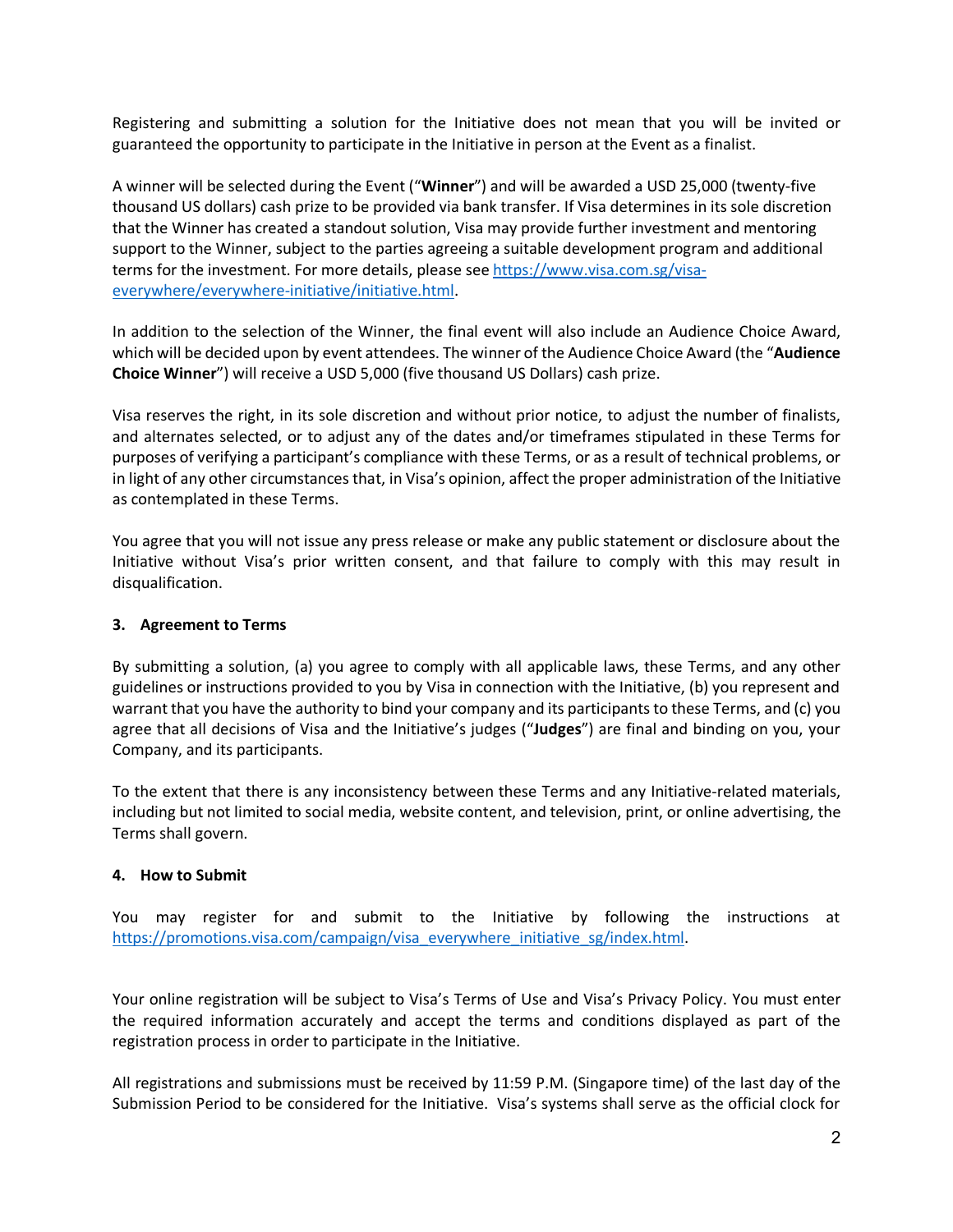purposes of the registration and submission deadline. All registrations and submissions must be in English. In your submission, you must identify the particular Challenge that your solution is intended to address.

It is solely your responsibility to ensure that you have properly registered and submitted your solution. Visa will not be responsible for any lost, delayed, misdirected, incomprehensible, incomplete, damaged, garbled or undeliverable registrations or solutions, or any delay or failure to transmit, process, receive or consider registrations or solutions.

After the Submission Period has ended, Visa will notify you by email and/or phone if you are selected as a finalist to present your submission at the Event. If you are selected as a finalist, you may be required to prepare a development schedule plan which sets out details about kickoff, wireframes, rough prototype, initial designs, alpha & beta tests, final Q&A, and any other items that Visa may require in order to assess your solution against Visa's judging criteria. Solutions may be further developed or modified between initial submission and in-person presentation. Finalists' in-person presentations at the Event must be delivered in English and will be judged in English.

After you submit your solution, you may be asked to complete the Post-Submission Materials. Given the potentially short time between the end of the Submission Period and the selection of the finalists, you are encouraged to submit your solution as soon as possible and to complete the Post-Submission Materials.

# **5. Eligibility – Participants**

You may only register for the opportunity to participate in the Initiative if you are a company incorporated or registered to do business in one of the markets in which Visa currently operates in, and all participants from your Company are at least 18 years old at the time of registration (or at least the age of majority in your/their jurisdiction of residence). In addition, employees of Visa or its designee(s) are not eligible to submit a solution or participate in the Initiative.

Visa may request valid proof of eligibility, including with respect to identity, corporate organisation, age and other relevant documentation, and may disqualify a participant at any time without notice for any reason, including, without limitation, if Visa determines (in its sole discretion) that the provided proof is not sufficient or the participant does not otherwise meet the Initiative's eligibility criteria, or the participant fails to comply with these Terms or attempts in any way to disrupt or undermine the Initiative or to circumvent any of these Terms.

You are not required to make any purchase or pay any fee to register, participate, or receive an award or other recognition in the Initiative nor will you be required to make available any ownership or equity stake in your Company to participate in this Initiative. However, you and your Company (if applicable) are responsible for all expenses you may choose to incur in the course of developing your solution and presenting it at the Initiative, except to the extent of any support, reimbursement, or subsidy that Visa may (but is not obligated to) provide towards transportation, accommodations, or other expenses in the event that you are invited to present in person as a Finalist. You will be responsible for obtaining any required visa or travel documents needed to attend the Event.

### **6. Visa Materials**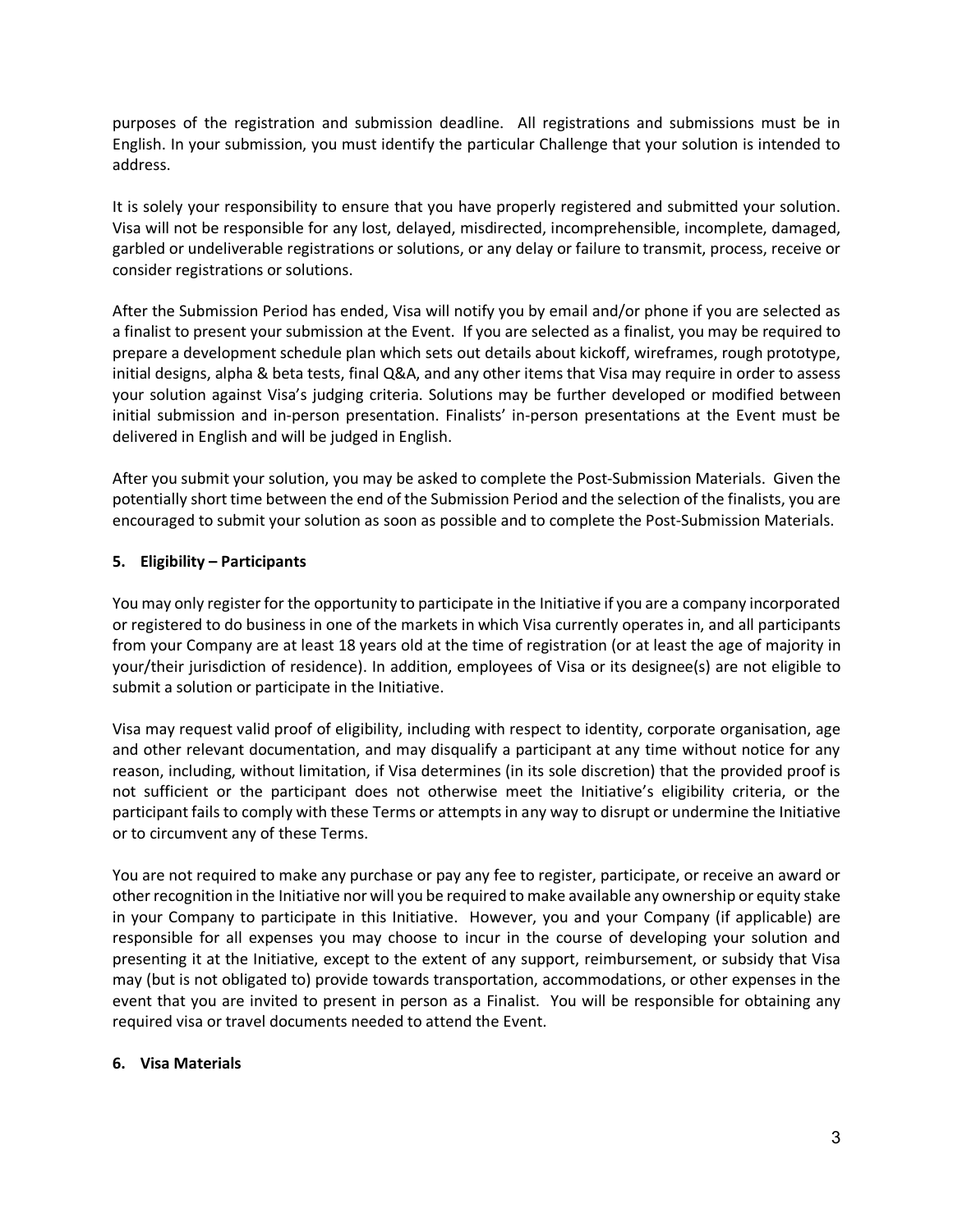In the course of developing your solution, you may be granted access to Visa APIs or other materials, documentation, data, content, or code (collectively, "**Visa Materials**") via the Visa Developer Portal ("**VDP**") subject to and governed by the VDP Terms of Use ("**TOU**") available at https://developer.visa.com/terms. To the extent that you are provided access to the VDP and Visa Materials, and subject to and contingent upon your compliance with these Terms, Visa hereby grants to you a limited, revocable, non-exclusive, non-transferable, non-sublicensable, royalty-free license in the country where your company is registered to access and use the VDP and Visa Materials solely during the Initiative and solely for the purposes of developing and demonstrating your solution. Upon access and use of the VDP and any Visa Materials, you agree to abide by such TOU, which (as they exist now or may subsequently be amended) are hereby incorporated by reference, such that references to these Terms shall include the TOU. Any use of the Visa Materials shall include attribution to Visa as the source thereof and shall contain all copyright and other proprietary notice or legends found on the original.

You agree that Visa may restrict the number of calls or uses your solution makes through the Visa APIs, for any reason including, but not limited to, concerns regarding stability or security of the Visa APIs or other Visa systems, or for no reason. You agree that Visa may throttle, suspend or permanently terminate responses to your solution's Visa API calls or uses, at Visa's sole discretion, and that Visa may change the method of access to the Visa APIs at any time.

You represent and warrant and agree that: (a) you will use the Visa Materials only for purposes permitted by and in accordance with these Terms, this Initiative and applicable laws and regulations and not for any commercial use, and any future commercial use of the Visa Materials shall be subject to separate terms and conditions; and (b) you are solely responsible for, and neither Visa nor its affiliates have any responsibility to you or any third party for, (i) any data, content, or resources that you obtain, transmit or display through your solution or the Visa Materials and (ii) any breach of your obligations under these Terms, any applicable third party license, or any applicable laws or regulations, and for the consequences of such breach.

You acknowledge and agree that your authorized use of the Visa Materials does not excuse you from, and Visa will not be responsible for your, compliance with applicable laws, regulations and rules, including without limitation those that may require you to be licensed as a money transmitter or chartered as a bank in the jurisdiction in which you are, may be, or will be offering services or to pay taxes or fees or make any withholdings.

In partial consideration for your right to use Visa Materials during the Initiative, you hereby grant to Visa, its parents, subsidiaries and affiliates, and their respective officers, directors, employees, agents, and designees (collectively, the "**Visa Parties**") a fully paid-up, royalty-free, worldwide, non-exclusive, irrevocable covenant and undertaking not to sue (and not to assist or provide consent to any third party to sue) under any intellectual property rights which you own or control that relate to the Visa Materials (including the technologies, programs or services described therein), including any patents to make, have made, use, offer for sale, sell, import and otherwise provide the Visa Materials (or any portion thereof) and to practice any method, process or procedure in connection therewith. You hereby further irrevocably covenant and undertake not, in any way, to rely upon or refer to the Visa Materials, or any portion, functionality or other characteristics thereof in any assertion or allegation of patent infringement (direct or indirect) or to assist or provide consent to any third party to do so.

### **7. Solution Guidelines**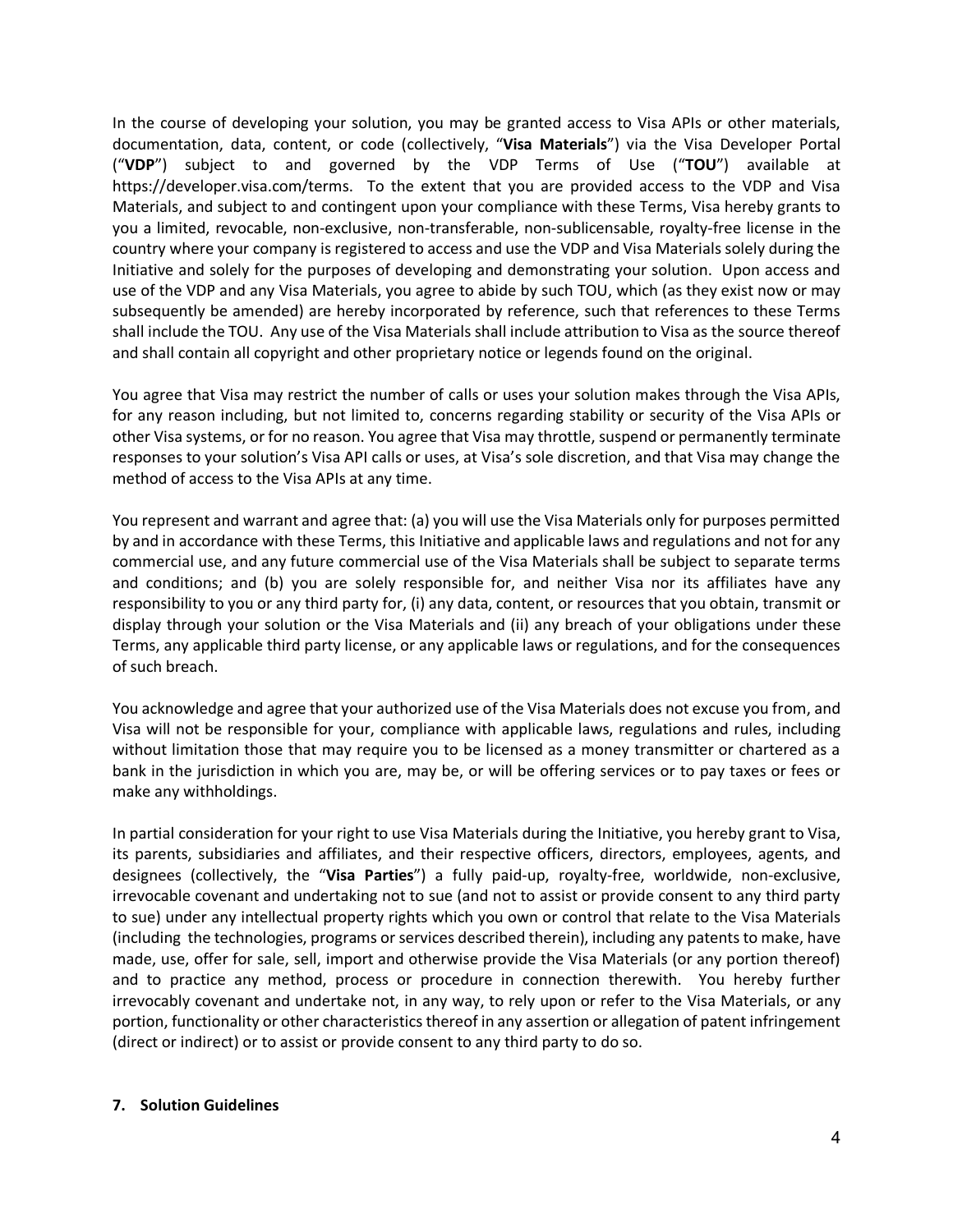Your solution should be designed to meet all of the following criteria, each as determined by Visa in its sole discretion:

- a. Offers new functionality, features or tools that solve one of the three Challenges;
- b. Incorporates and addresses existing commerce/payment problems and solutions;
- c. Is a minimum potentially viable product that can be easily integrated into a pilot with Visa and partner companies;
- d. Does not contain, depict, imply or refer (explicitly or otherwise) to any content that:
	- i. is inappropriate, objectionable, or unsuitable;
	- ii. disparages or refers negatively to Visa, the Initiative, or any other person or entity;
	- iii. unnecessarily refers to any third party (person or entity); or
	- iv. violates any law or any third party's intellectual property, privacy, personality or other rights ("**Third-Party Rights**")
- e. Does not conflict with any of Visa's core values or brand guidelines or positioning, and is not otherwise likely to be objectionable to Visa;
- f. Does not contain malicious code, create an information security risk or otherwise compromise the integrity of the solution or related software, data or property, whether alone or integrated with any Visa experience, product or service.

Visa may disqualify any solution, without notice, if it determines in its sole discretion that the solution does not comply with any of the above requirements or otherwise with these Terms.

In addition, prior to the final presentations, Visa may  $-$  but is not obligated to  $-$  provide additional guidance or feedback to finalists, either individually or as a group, regarding the development of their solution(s).

### **8. Your Additional Representations and Warranties**

By submitting a solution to the Initiative, you represent and warrant that:

- a. You and the solution satisfy all of the eligibility requirements and criteria set forth in these Terms;
- b. You are the original creator of the solution;
- c. You are the sole owner of, or you have obtained all necessary and appropriate rights, licenses, and permissions to use the solution and all content in and on the solution and your presentation (if any);
- d. The solution is original and has not been previously published or received any previous award or recognition;
- e. The solution does not infringe or violate any Third-Party Rights, and none of the Visa Parties will infringe any Third-Party Rights when they copy, display, modify, transmit or otherwise use the solution in connection with the Initiative or in any other way contemplated herein; and
- f. The solution is not the subject of any actual or threatened litigation, claim, or dispute.

Visa reserves all rights and remedies in the event that Visa determines that any of the above representations and warranties is materially false, including but not limited to disqualify you and/or the Solution at any point prior to or after naming the finalists, Winner or the Audience Choice Winner and seeking return of any money awarded pursuant to the initiative.

### **9. Judging Process**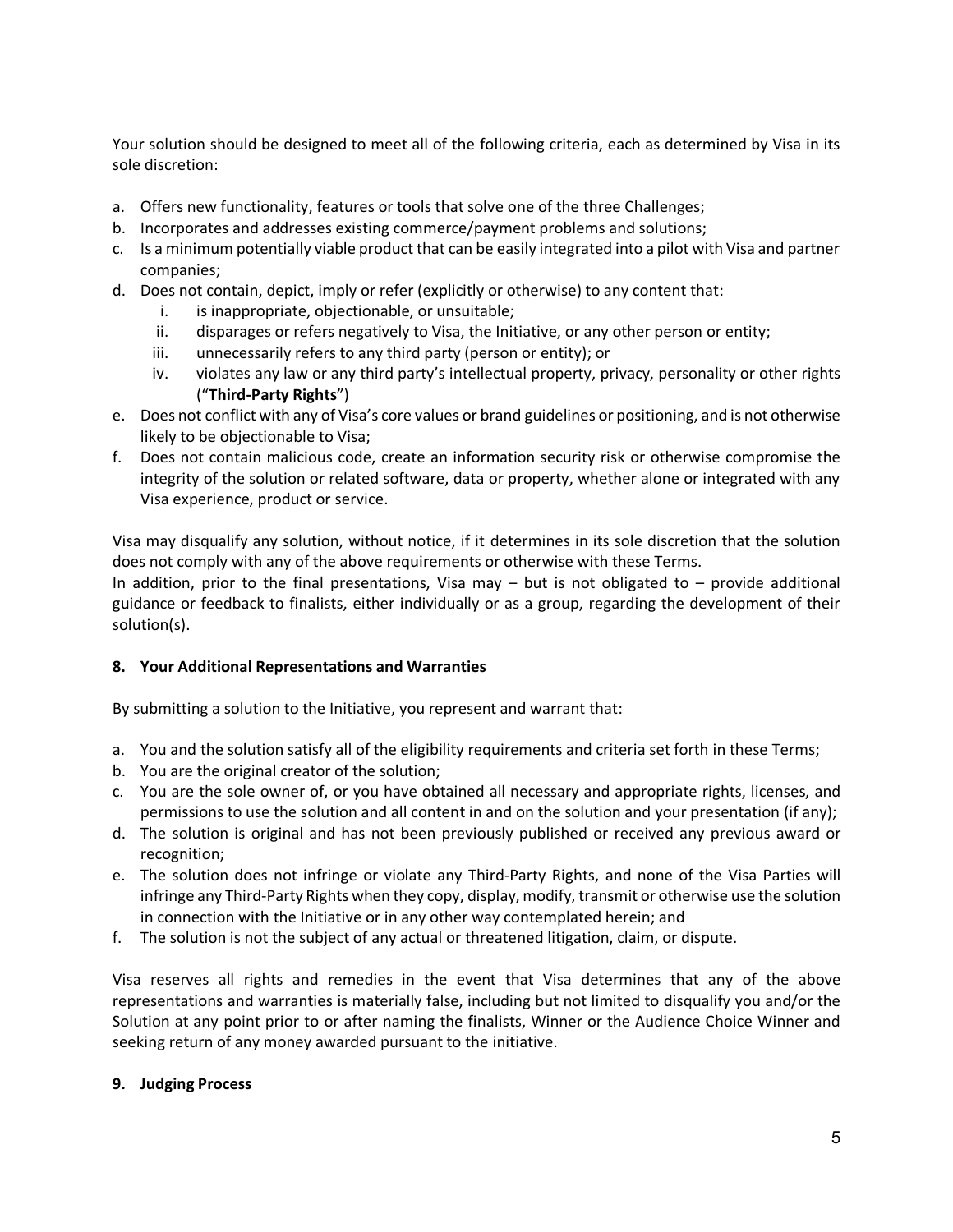Visa and the Judges will select the finalists and the Winner in their sole discretion. In the case of the Audience Choice Award, event attendees will select the Audience Choice Winner in their sole discretion. Throughout the Initiative, Visa may contact you regarding your Company, your solution, its implementation, or other relevant topics to assist in evaluating your submission, and may share with Visa and the Visa Parties information received from such inquiries, correspondence, and discussions.

Because Visa is seeking innovative ideas and solutions, there is no single criterion on which Visa and the Judges will evaluate your solution. Solutions will be judged on a combination of the following criteria:

- a. How unique, innovative, and/or novel is the solution?
- b. How scalable is the solution?
- c. How well will the solution integrate with Visa platforms?
- d. How easily can the solution be implemented?
- e. How compelling are the Company's offerings?
- f. How interesting is the Company to Visa in general?
- g. How will the solution potentially impact or improve the current consumer experience?
- h. How positive an impression did the Company and its presentation make?
- i. Is the Company at a stage of technological development that aligns with Visa's interests?
- j. Does the Company align with Visa's diversity and inclusion initiatives, especially with respect to women in leadership?
- k. Are the milestones that were identified for the development program sufficiently aggressive and attainable?

Visa and the Judges reserve the right, at their sole discretion, to provide a participant who submits a solution for one Challenge with the award for a different Challenge. Decisions of Visa and the Judges with respect to all aspects of the Initiative will be final and binding.

With respect to the Audience Choice Award, the Audience Choice Winner will be selected via voting which will be submitted via an online voting system. The event attendees will be asked to vote for what they consider to be the "best" solution but will not be given any further guidance on how to determine what they consider to be the "best" solution and they will make that determination in their sole discretion. Event attendees will be instructed to submit only one vote per attendee. You acknowledge and agree that notwithstanding the instruction, individual event attendees could choose to submit more than one vote, that there is no mechanism by which Visa can determine whether an attendee submitted more than one vote, and that Visa will have no liability or responsibility to you or any other party for any attendee's disregard of the voting instruction. All submitted votes (whether or not in compliance with the voting instruction) will be included in the tabulation for determining the Audience Choice Winner. Visa's tabulation of the votes shall be final and binding.

### **10. Award Eligibility**

A participant/Company is not eligible for an award in the Initiative (whether as a Winner, Audience Choice Winner, or otherwise) unless all participants from the Company have complied with, and remain in compliance with, these Terms. Awards will also be subject to Visa and Company entering into an agreement regarding post-Initiative activity related to the Company's solution ("**Collaboration Framework Agreement**"), which may include a minimum number of appearances at Visa events, appropriate license and ownership provisions relating to intellectual property, as well as the provision of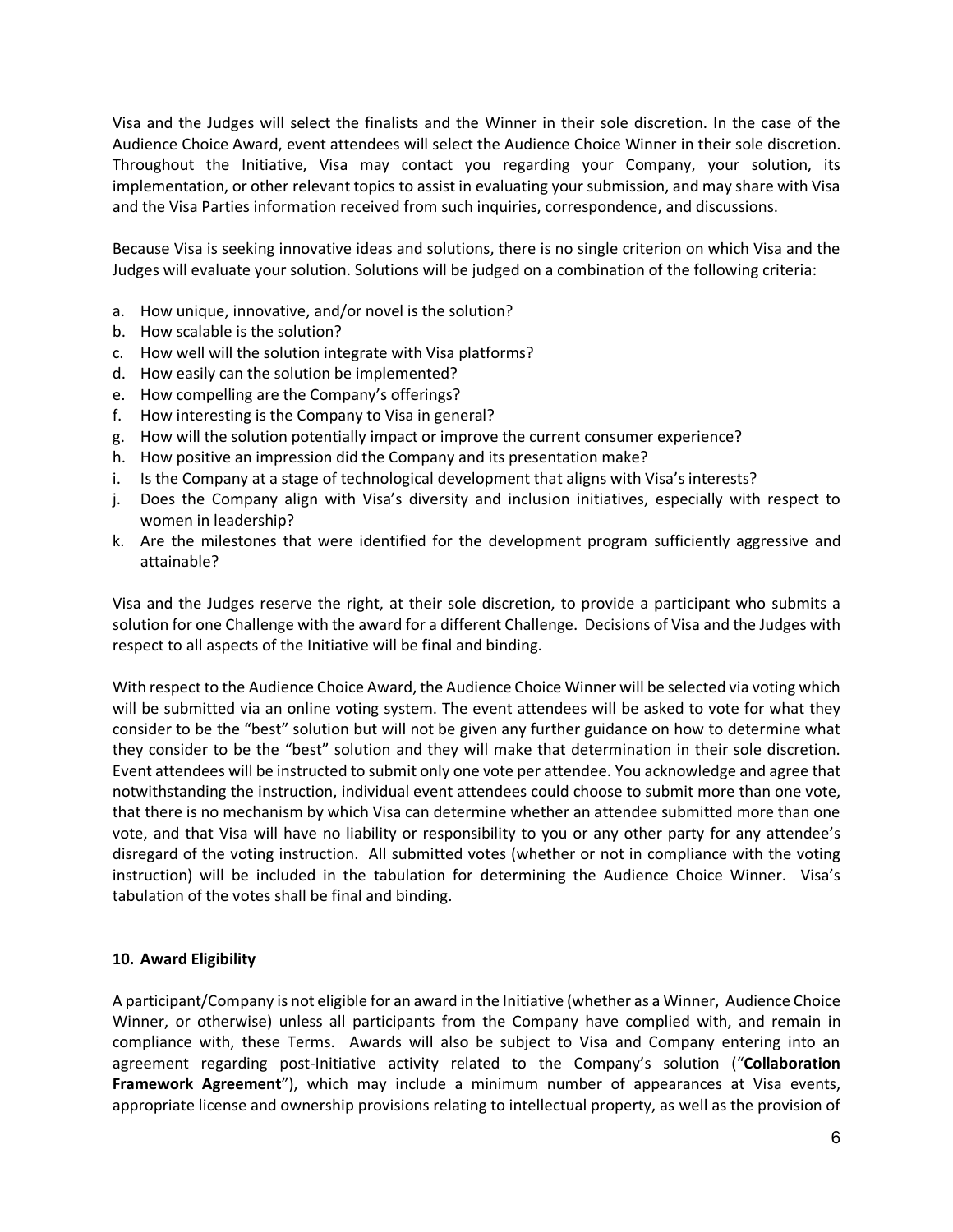quotes or other materials that may be used by Visa in promoting the Initiative and the relationship with Company and other terms governing the development of technology. You and your Company (if applicable) are responsible for all expenses in connection with this joint activity, except to the extent of any support, reimbursement, or subsidy that Visa may (but is not obligated to) provide towards transportation, accommodations, or other expenses. You and your Company will be responsible for all expenses relating to attendance at the mentoring meeting(s) with Visa (in the event that you are selected as the Winner). The location of such meeting(s) will be determined by Visa in its sole discretion. You may elect to participate in such meeting(s) in person or via telephone or mutually available videoconferencing service.

Award recipients will be notified by email and/or phone. If the award notification is returned as undeliverable or if the selected finalist does not comply with these Terms, Visa may disqualify the finalist, and the Judges may select an alternate award recipient.

If you change your telephone number, email address, and/or street address after registering for the Initiative, it is your sole responsibility to promptly notify Visa by email notice or postal mailing to the address (listed below).

### **11. Awards for Winner**

The Winner will be awarded the cash award of USD 25,000 (twenty-five thousand US Dollars) as stated above. If Visa determines in its sole discretion that the Winner has created a standout solution, Visa may provide further investment and mentoring support to the Winner, subject to the parties agreeing a suitable development program and additional terms for the investment. The Winner will agree to and then adhere to a detailed schedule plan which will be based upon the schedule the Company provided when it was under consideration as a finalist. This schedule should include items such as kickoff, wireframes, rough prototype, initial designs, alpha & beta tests, final Q&A, and any other items that Visa may require.

Visa's designee will make reasonable efforts to deliver a cash award to the address provided by the award recipient. However, Visa cannot guarantee that any award returned to Visa's designee due to non-delivery at the provided address will be re-sent to the award recipient. You agree that Visa has no liability for any cash award or payment thereof to the extent that Visa has provided funds for such award to its designee.

Non-monetary Benefits: Aside from the monetary award identified above, Visa will hold one or more mentorship meetings for the Winner. At the mentorship meeting(s), representatives from Visa or its designee(s) (selected at Visa's sole discretion) will discuss the Winner's business and may provide informal business insights and advice. The mentorship meeting(s) will take place at a location of Visa's choosing and the Winner may participate in person, via telephone, or via videoconference. Visa makes no promises or guarantees, and shall have no responsibility or liability, with respect to any mentorship, insights or advice provided in connection with the Initiative (including in relation to results or success). You acknowledge and agree that any decisions you make in connection with such mentorship, advice or insights are solely your own and are at your own risk. Visa also may, but is not obligated to, make additional benefits available to award recipients including, but not limited to, a potential contract with Visa to pilot their solution.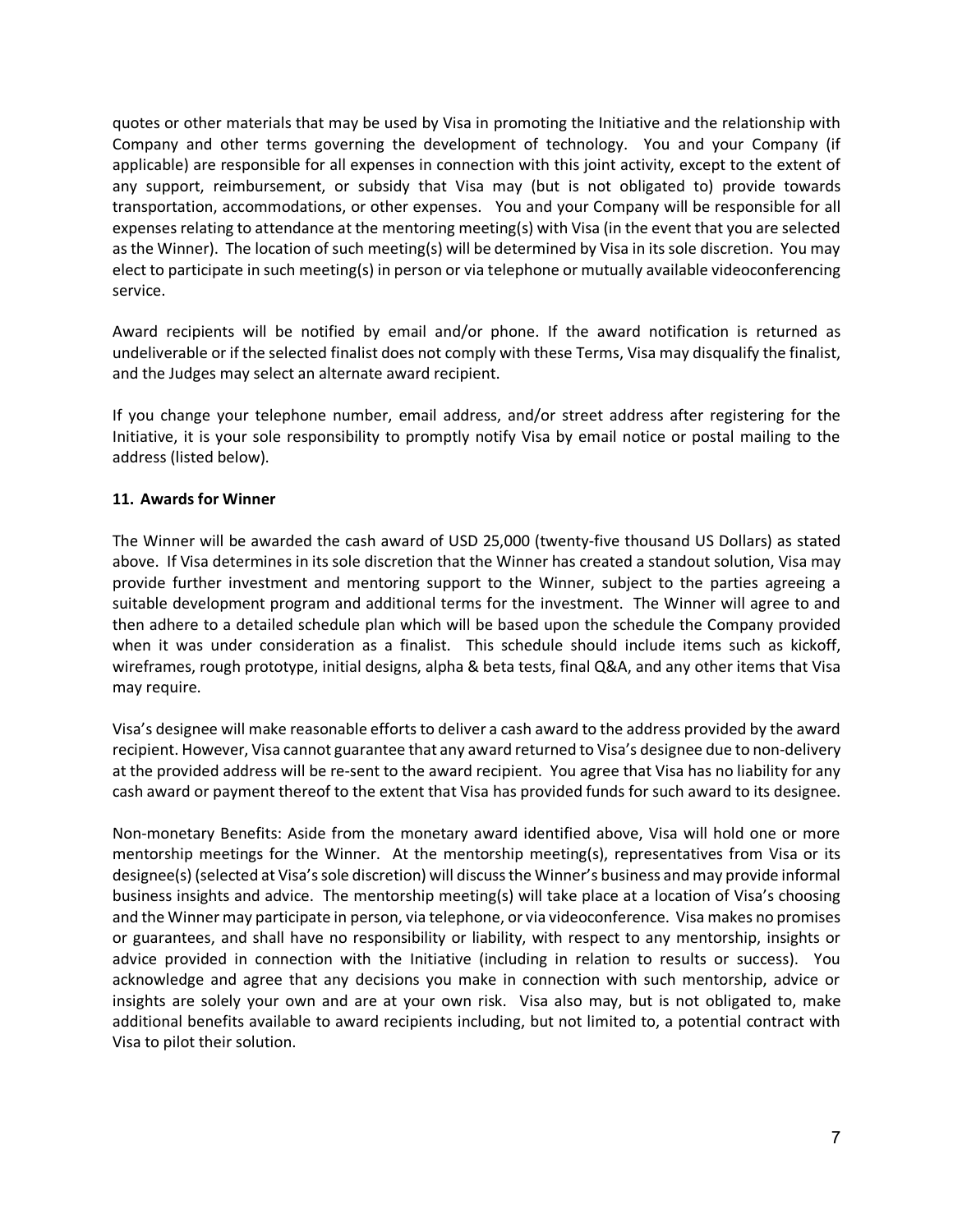Participants should note that these non-monetary opportunities should not be viewed as awards or prizes, and the provision of any non-monetary opportunities will be determined by Visa in its discretion. Any nonmonetary benefits are subject to change or cancellation by Visa without notice.

All taxes and costs related to any award are the sole responsibility of the award recipient. All award items must be accepted as awarded (with no substitutions), and may not be sold or transferred.

# **12. Cancellation**

If for any reason Visa cannot run the Initiative as planned due to any force majeure events (including without limitation as a result of bugs, tampering, unauthorized intervention, fraud, technical failures, infection by computer virus or any other cause that corrupts, impairs or affects the administration, security, fairness, integrity, or proper conduct of this Initiative), Visa may cancel, modify, extend or suspend the Initiative in its sole discretion.

# **13. Intellectual Property Rights**

You will retain any intellectual property rights you have in the solution that you create and present in your submissions, except to the extent of any Visa technologies or intellectual property rights embodied or incorporated therein in accordance with these Terms and subject to Visa's ownership of any Visa IP (as defined below). However, by participating in this Initiative, you acknowledge and agree that to the extent permitted by applicable law, any ideas, concepts, data, materials, or information related to your solution or the Initiative that you share are not confidential or proprietary, and Visa and others (including but not limited to anyone attending the in-person presentations) may use, incorporate or disclose any of them now or in the future in any manner, and you waive any and all related claims that you may have against the Visa Parties or anyone participating in or attending this Initiative. Notwithstanding the foregoing, subject to your ownership of intellectual property under this paragraph, in the event you are selected to further develop technology with Visa, such development may be subject to additional terms set forth in the Collaboration Framework Agreement.

If your presentation or solution includes likenesses of third parties or contains content or elements not owned by you, you must be able to provide signed written legal releases (in a form that is satisfactory to Visa) that permit you to use and exploit such content and elements in the manner used and exploited and that permits the Visa Parties to use and exploit the content and elements in accordance with these Terms.

By submitting a solution, you acknowledge and agree that your solution may be similar or identical in theme, idea, format or other respects to (a) other solutions submitted in connection with this Initiative or other programs or submitted for other reasons or (b) other materials developed by the Visa Parties or their contractors. To the maximum extent permissible by law, you waive any and all past, present, and future claims that any solution or other works accepted, reviewed or used by the Visa Parties may be similar to your solution, and that you are owed any compensation in connection with such solution or other works accepted, reviewed or used by the Visa Parties.

You hereby grant to Visa, as a condition of your participation in the Initiative, the right of first negotiation, which shall be done in good faith, for Visa to acquire certain rights in and to your solution. Notwithstanding the foregoing, Visa shall have no obligation to enter into a contract, or make use of the solution in any way.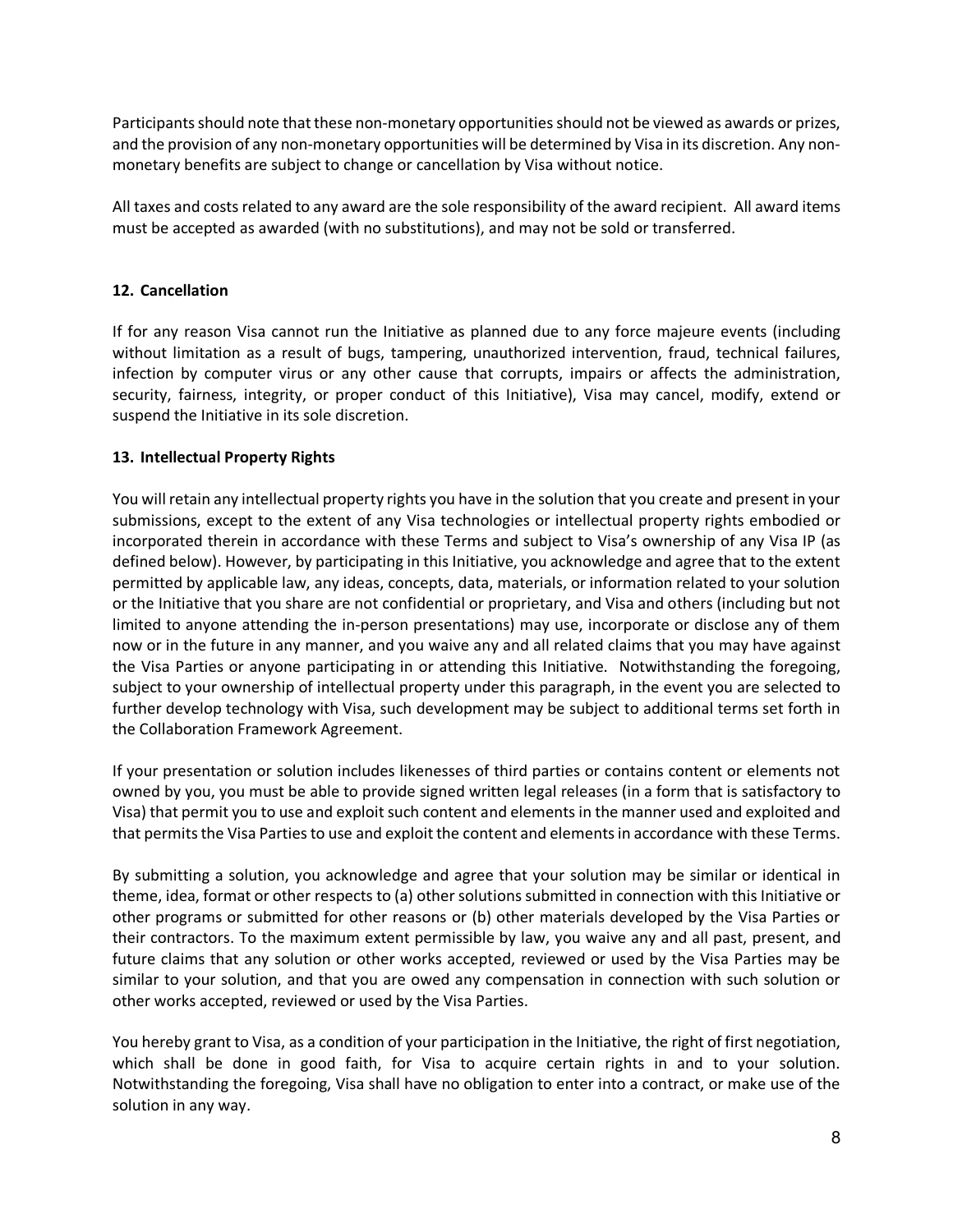In addition, you hereby grant to the Visa Parties an unrestricted, royalty-free, perpetual, irrevocable, worldwide, sublicensable, assignable license (and you acknowledge that the Visa Parties have no obligation) to reproduce, communicate, modify, display, transmit, publicly perform, make derivative works from, and otherwise use your submission and solution (in whole or in part) without any fee or other form of compensation, and without further notification or permission, for the following purposes:

- a. Administering the Initiative;
- b. Identifying you by name as the creator of the solution;
- c. Displaying some or all of the solutions at the in-person finalist pitch day, and in any and all media now known or hereafter devised, worldwide; and
- d. Developing, modifying or improving Visa Materials; and
- e. Advertising or promotion in any media, including without limitation to advertise or promote the Initiative, future challenges, and Visa's or its affiliates' products and services.

You agree that Visa is not responsible for any unauthorized use of your submission or solution (in whole or in part) by third parties.

You agree that Visa and its affiliates exclusively own and shall retain all worldwide right, title and interest in and to the Visa Materials and Visa's trademarks, service marks, logos, trade dress, trade names or service names ("**Visa Marks**") (collectively, "**Visa IP**"), including without limitation all intellectual property rights therein. Nothing in these Terms grants you any rights to use any Visa Marks. No title to or ownership of any Visa IP is granted or otherwise transferred to you or any other entity or person under these Terms, and any rights not expressly granted herein are withheld. You agree to cooperate with Visa to maintain Visa's ownership of the Visa IP, and you agree to promptly provide notice of any claims relating to the foregoing.

By participating in the Initiative, you acknowledge and agree that any Enhancements you provide to the Visa Parties in connection therewith shall be deemed solutions submitted to the Initiative and subject to the same licenses and permitted uses described above. "**Enhancements**" means any derivatives, submissions, recommendations, suggestions, ideas, modifications, debugs, inventions, discoveries, concepts, data, know-how, requests, original expressions, working models, prototypes, or improvements of any Visa Materials, patentable or not. You may not use or disclose Enhancements or Visa Materials for any patents. Without limiting any of Visa's other rights or remedies, if you use or disclose Enhancements for any patents, or file or prosecute any patents for inventions based on Enhancements, you hereby grant Visa a fully paid-up, exclusive, perpetual, worldwide, irrevocable, royalty-free, sublicensable, and fully transferable license to exercise all rights under such patents.

You agree to execute all documents and take all further actions as may reasonably be required by Visa in order to protect, perfect or enforce any of the rights assigned, granted, waived or confirmed (or purported to be assigned, granted, waived or confirmed) under these Terms.

### **14. Publicity**

You acknowledge and understand by attending any Initiative-related event in person as a participant, you agree that Visa and the Visa Parties may photograph, videotape and otherwise record footage of you in relation to your participation in the Initiative (collectively, "**Footage**"). By submitting a solution, you hereby warrant and represent that you have secured the same consent from each participant from your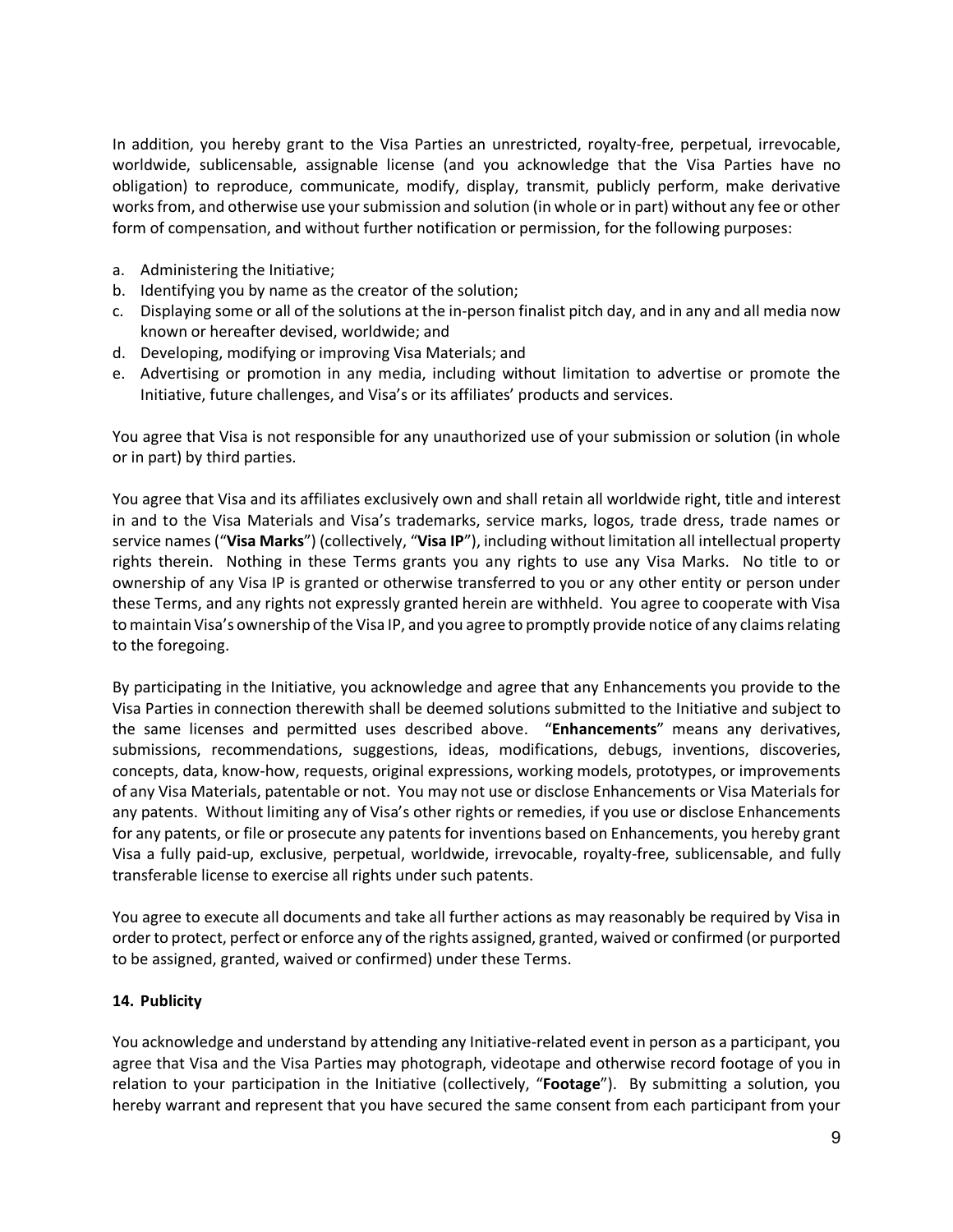Company. Footage, including all copyright and other rights therein and thereto, will be owned by Visa, and the Visa Parties will have the right but not the obligation to use, edit, copy, publish and exploit such Footage and all elements embodied therein, in whole or in part, in any and all media now known or hereafter devised throughout the world, in perpetuity, for advertising, publicity, promotional, trade and other purposes without further notification, permission, or consideration.

Except where otherwise prohibited by law, you consent to the Visa Parties' use of your Company's name as well as your name, voice, likeness, biographical information and other indicia of identity in any and all media now known or hereafter devised throughout the world, in perpetuity, for advertising, publicity, promotional, trade, and other purposes without further notification, permission, or consideration. You also grant to the Visa Parties a revocable, non-exclusive, non-transferable license to use your or your Company's trademarks, service marks, logos, trade dress, trade names and service names to publicize your solution and usage of the Visa Materials.

By submitting a solution, you are representing and warranting that you have secured the same consent from each participant from your Company equivalent to the consents in the preceding paragraph and you agree that you will secure the same written consent from any person who accompanies you or accompanies a participant from your Company to any Initiative-related event or other Visa event. You agree that you will provide the Visa Parties with copies of the written consents required by this Section 14 upon request by the Visa Parties.

### **15. Disclaimers, Liability and Indemnification**

SUBJECT TO PARAGRAPH 4 BELOW, THE VISA PARTIES DO NOT ACCEPT LIABILITY FOR ANY LOSS OR DAMAGE OF ANY SOLUTION OR FOR ANY OTHER LOSS OR DAMAGE RESULTING DIRECTLY OR INDIRECTLY FROM YOUR PARTICIPATION IN THE INITIATIVE, YOUR ACCESS OR USE OF THE VDP OR ANY VISA MATERIALS, YOUR RECEIPT, USE OR REDEMPTION OF ANY AWARD OR BENEFITS, OR YOUR INABILITY TO RECEIVE, USE OR REDEEM ANY AWARD OR BENEFITS.

THE VDP AND VISA MATERIALS ARE PROVIDED ON AN "AS IS" AND "AS AVAILABLE" BASIS WITH NO WARRANTY. YOU AGREE THAT THE VISA PARTIES HAVE NOT MADE AND ARE NOT RESPONSIBLE OR LIABLE FOR ANY WARRANTY, REPRESENTATION, OR GUARANTEE, STATUTORY, EXPRESS, OR IMPLIED (INCLUDING BUT NOT LIMITED TO THE IMPLIED WARRANTIES OF MERCHANTABILITY, TITLE, AND FITNESS FOR A PARTICULAR PURPOSE), IN FACT OR IN LAW, RELATIVE TO THE INITIATIVE, THE VDP, VISA MATERIALS, OR ANY AWARD OR BENEFIT.

SUBJECT TO PARAGRAPH 4 BELOW, THE VISA PARTIES SHALL NOT IN ANY CIRCUMSTANCES BE RESPONSIBLE OR LIABLE TO YOU FOR: (1) INCORRECT OR INACCURATE TRANSCRIPTION OF REGISTRATION OR SUBMISSION INFORMATION OR LATE, LOST, INCOMPLETE, MISDIRECTED SOLUTIONS, OR REGISTRATIONS OR SOLUTIONS RECEIVED THROUGH IMPERMISSIBLE OR ILLEGITIMATE CHANNELS; (2) TECHNICAL FAILURES OF ANY KIND, INCLUDING THE MALFUNCTIONING OF ANY TELEPHONE, COMPUTER, NETWORK, HARDWARE OR SOFTWARE; (3) THE UNAVAILABILITY OR INACCESSIBILITY OF THE VDP, VISA MATERIALS OR ANY SERVICE; (4) UNAUTHORIZED HUMAN INTERVENTION IN ANY PART OF THE REGISTRATION, SUBMISSION, OR JUDGING PROCESS OF THE INITIATIVE; (5) ELECTRONIC OR HUMAN ERROR WHICH MAY OCCUR IN THE ADMINISTRATION OF THE INITIATIVE OR THE PROCESSING OF REGISTRATIONS OR SOLUTION SUBMISSIONS OR IN THE JUDGING PROCESS; OR (6) ANY INJURY OR DAMAGE TO PERSONS OR PROPERTY, INCLUDING YOUR COMPUTER, WHICH MAY BE CAUSED, DIRECTLY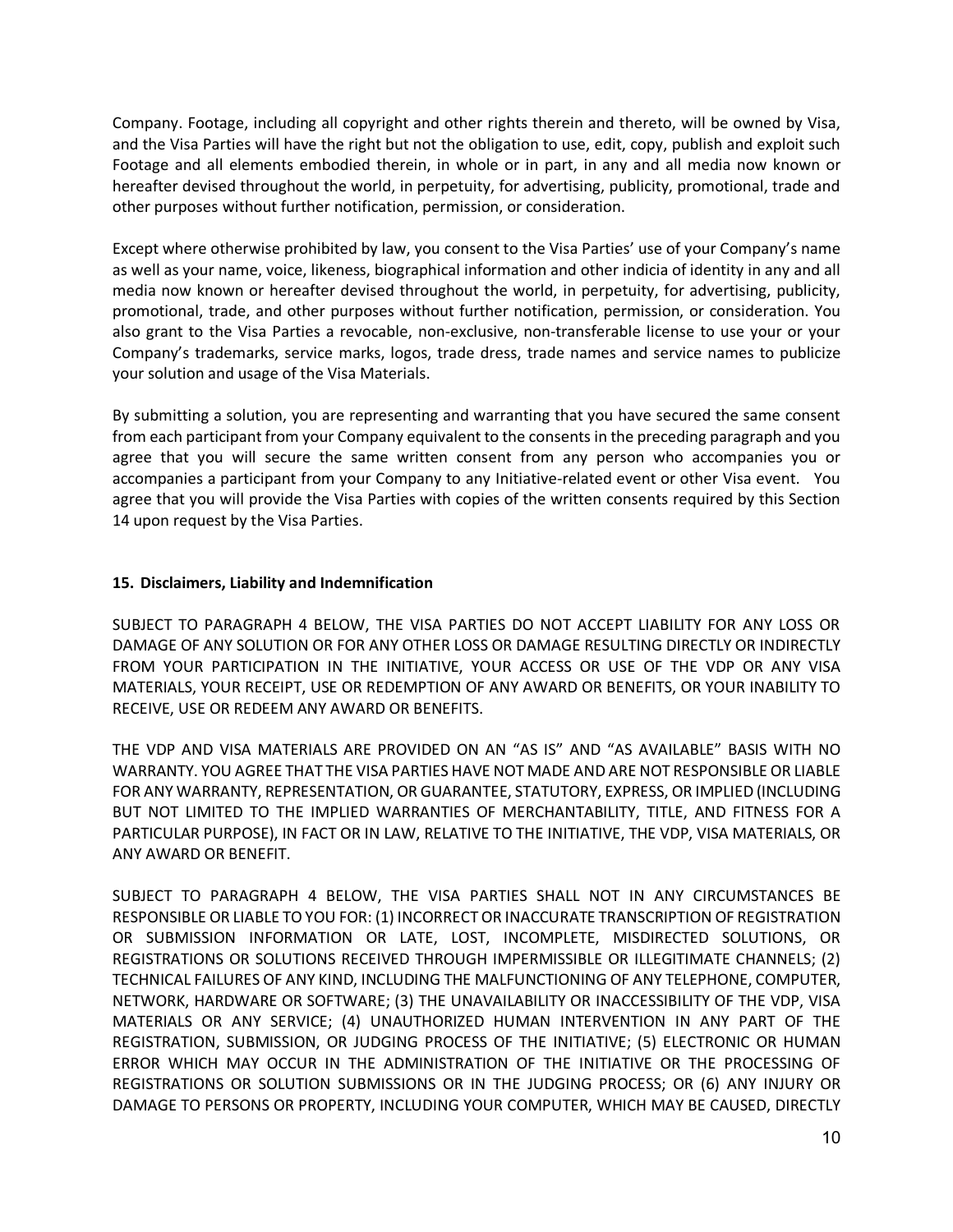OR INDIRECTLY, IN WHOLE OR IN PART, FROM YOUR PARTICIPATION IN THE INITIATIVE OR FROM DOWNLOADING OR USING ANY MATERIAL PROVIDED BY VISA.

NOTHING IN THIS AGREEMENT SHALL EXCLUDE OR IN ANY WAY LIMIT THE VISA PARTIES' LIABILITY FOR FRAUD OR DEATH OR PERSONAL INJURY CAUSED BY ITS NEGLIGENCE, OR FOR ANY OTHER LIABILITY TO THE EXTENT THAT SUCH LIABILITY MAY NOT BE EXCLUDED OR LIMITED AS A MATTER OF LAW.

SUBJECT TO PARAGRAPH 4 ABOVE, THE VISA PARTIES WILL NOT BE LIABLE TO YOU FOR ANY INDIRECT, SPECIAL, CONSEQUENTIAL, OR PUNITIVE DAMAGES IN CONNECTION WITH THE INITIATIVE, THE VDP, VISA MATERIALS, ANY AWARD OR BENEFIT OR THESE TERMS.

WITHOUT PREJUDICE TO THE FOREGOING AND SUBJECT ALWAYS TO PARAGRAPH 4 ABOVE, THE VISA PARTIES' MAXIMUM AGGREGATE LIABILITY TO YOU HOWSOEVER ARISING (WHETHER FOR BREACH OF CONTRACT, TORT, (INCLUDING NEGLIGENCE OR OTHERWISE) OUT OF OR IN CONNECTION WITH THE INITIATIVE, THE VDP, VISA MATERIALS, ANY AWARD OR BENEFIT OF THESE TERMS IS LIMITED TO DIRECT LOSSES ONLY AND SHALL IN NO CIRCUMSTANCES EXCEED THE SUM OF ONE THOUSAND US DOLLARS (US\$1,000).

YOU HEREBY RELEASE AND AGREE TO INDEMNIFY AND HOLD HARMLESS THE VISA PARTIES FROM ANY AND ALL DAMAGES, INJURIES, CLAIMS, CAUSES OF ACTION, LIABILITIES, COSTS AND EXPENSES (INCLUDING LEGAL FEES AND EXPENSES), OR LOSSES OF ANY KIND, KNOWN OR UNKNOWN, ABSOLUTE OR CONTINGENT, NOW OR IN THE FUTURE (INCLUDING BUT NOT LIMITED TO PERSONAL INJURY OR DEATH) ARISING FROM OR RELATED TO: (A) ANY BREACH OR ALLEGED BREACH BY YOU OF ANY REPRESENTATION, WARRANTY, OR OBLIGATION CONTAINED IN THESE TERMS; (B) ANY MISREPRESENTATION YOU MAKE UNDER THESE TERMS OR OTHERWISE TO VISA; (C) YOUR PARTICIPATION IN THE INITIATIVE, INCLUDING YOUR USE OF THE VDP OR VISA MATERIALS; (D) YOUR SOLUTION OR THE USE OR DISTRIBUTION THEREOF; OR (E) YOUR RECEIPT, USE OR REDEMPTION OF ANY AWARD OR BENEFIT, OR YOUR INABILITY TO RECEIVE, USE OR REDEEM ANY AWARD OR BENEFIT.

### **16. Personal Information**

Visa may collect personal information from participants for Visa's own legitimate interests, including for the purposes of administering and advertising the Initiative. All personal information collected from you will be processed in accordance with Visa's Privacy Policy and any preferences expressed by entrants during the Initiative entry process. Please see Visa's Privacy Policy at https://www.visa.com.sg/legal/privacy-policy.html for more details. You have the right to access, withdraw, and correct personal information held about you, and to oppose the collection or processing of it. You may request such action by contacting Visa at VEIAP@visa.com. Your personal information may also be shared with Kite in order to administer the Initiative.

Whenever you submit any information to us in order to administer the Initiative, please be aware that Visa may store and process of this information in different countries from where you reside, including in the US. Please note that these countries may have different laws and requirements about privacy and data use than where you live.

### **17. Governing Law and Disputes**